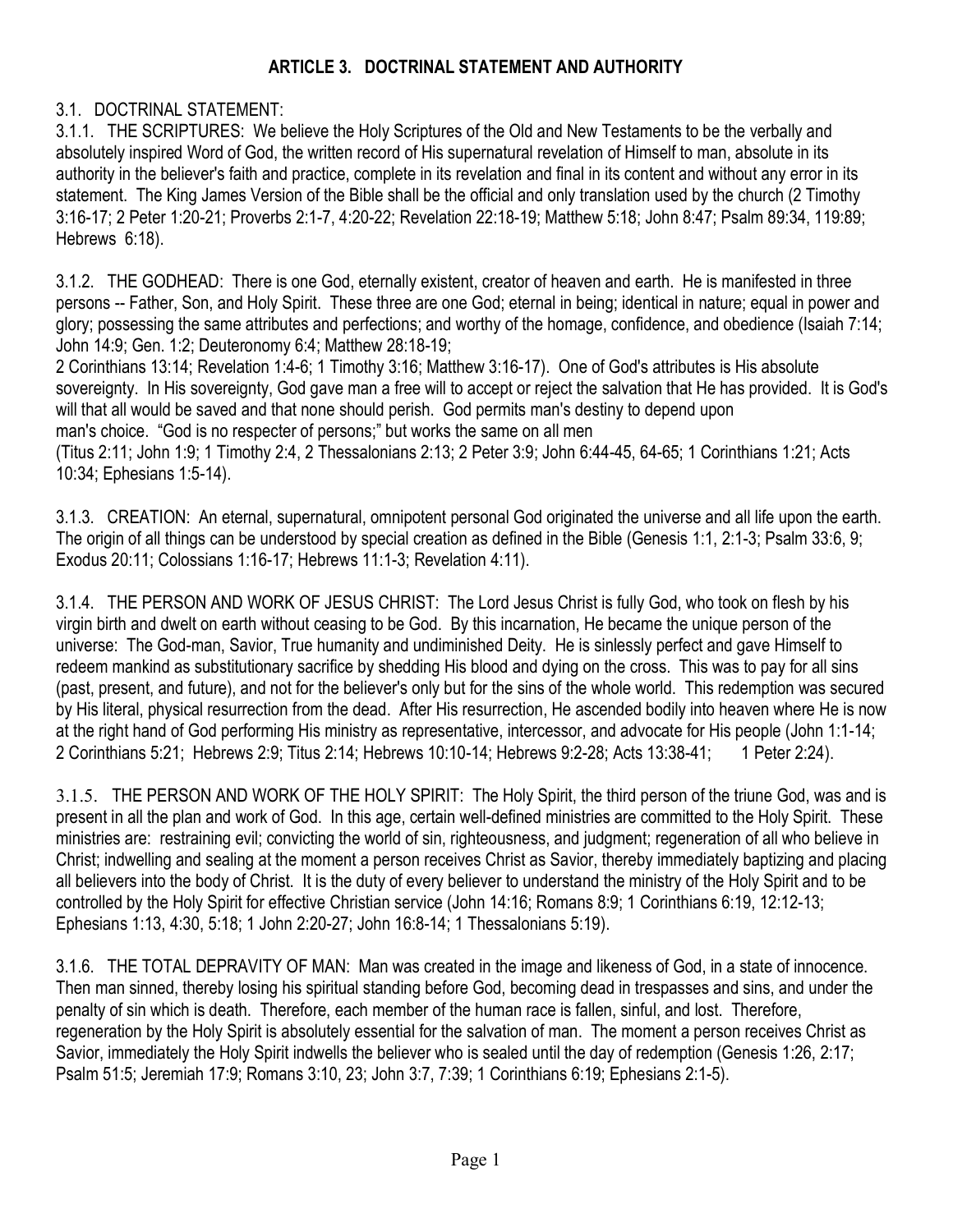3.1.7. SALVATION: Man is saved by God's grace through personal faith in the Lord Jesus Christ and nothing of man's efforts enter into his salvation. Salvation is a free gift. Man's works regardless of how good or well intended, either before salvation or after salvation, have nothing to do with salvation. Salvation (eternal life in heaven) is received only by faith in the finished work of Christ (Ephesians 2:8-9; Galatians 2:16; Romans 11:6; Colossians 2:13; Titus 3:5; John 3:16).

3.1.8. ETERNAL SECURITY OF THE BELIEVER: Every true child of God possesses eternal life, being justified by faith, sanctified by God, sealed with the Holy Spirit, safe and secure for all eternity and cannot lose his salvation. To teach otherwise is to violate the doctrine of grace. However, a Christian, through sin, can lose his fellowship, joy, power, testimony, and reward, and incur the Father's chastisement. Relationship is eternal, being established by the new birth. Fellowship, however, is dependent upon obedience (1 Corinthians 3:11; Hebrews 12:5-11; 1 Corinthians 11:30-32; 1 Peter 1:5; John 6:34, 10:27-30).

3.1.9. THE CHURCH: We believe the Church is the universal body of believers that began with the descent of the Holy Spirit at Pentecost and is solely composed of all true born again persons. We believe all born again persons should and need to join a local gospel preaching church. The importance of the local church is clearly taught and defined in the New Testament Scriptures. We believe in the autonomy of the local church free of any external authority or control. We recognize water baptism and the Lord's Supper as the scriptural ordinances of obedience for the Church in this age (Matthew 16:18, 18:17, 28:19-20; Acts 2:41-42, 13:1-4, 15:19-31, 20:17, 28, 32; 1 Timothy 3:1-10; Titus 1:5-11; 1 Corinthians 12:13; Ephesians 4:5, Eph. 12-16, Ephesians 5:25-27).

3.1.10. THE RESURRECTION: There will be a resurrection of the saved and lost; of the saved unto eternal life, and of the lost unto eternal conscience punishment in a literal burning hell. These two resurrections are separated by at least 1,000 years. (1 Thessalonians 4:13-18; Daniel 12:2; Revelation 20:1-5; Matthew 25:41; Luke 16:23; Revelation 21:8; Matthew 18:9).

3.1.11. THE SECOND ADVENT OF CHRIST: We believe in the personal, pre-tribulational, and premillennial return of our Lord and Savior, Jesus Christ. The next great event in the fulfillment of prophecy will be the eminent coming of the Lord Jesus Christ in the air to receive to Himself the dead in Christ since the day of Pentecost and believers who are alive at his coming, otherwise known as the Rapture or Translation of the Church (1 Corinthians 15:51-57; 1 Thessalonians 4:13-18; Revelation 3:10, 4:1-4; Titus 2:11-14; 1 Thessalonians 1:10; 2 Thessalonians 2:1-8). We believe that the rapture of the Church will be followed by the fulfillment of Daniel's Seventieth Week, the latter half of which is the time of Jacob's trouble, the Great Tribulation (Dan. 9:27; Jeremiah 30:7; Rev. 6:1-9; Matthew 24:15-21). We believe that the Great Tribulation will be climaxed by the premillennial return of the Lord Jesus Christ to earth to set up His kingdom and resurrect the Old Testament saints (Zechariah 14:4-11; Matthew 24:15-25, 46; Revelation 1:7; 2 Thessalonians 1:10; Isaiah 2:1-4, 65:17-25; Daniel 12:2; Revelation 20:5-6).

3.1.12. THE PERSONALITY OF SATAN AND HIS ANGELS: Satan is a fallen angel and the author of sin. Satan, and his fallen angels (demons), the declared enemy of God and man, were judged by the death of Christ, are defeated in the name of Jesus and shall be eternally doomed in the lake of fire. Satan and his demons recognize God's authority and power and cannot indwell a believer. There is much clear teaching in the Word of God concerning the believer's spiritual warfare against satan and strong warnings against the occult (Ezekiel 28:15-17; Isaiah 14:12-15; Revelation 12:1-10; James 4:7; 1 John 4:4; Ephesians 6:11-17; John 14:30; Matt. 18:18; Luke 10:17-20).

3.1.13. THE TWO NATURES: A true child of God has two births. One of the flesh and the other of the spirit to give man a flesh nature and a spirit nature. The flesh nature is neither good nor righteous. The spiritual man does not commit any sin. This results in a warfare between the spirit and the flesh, which continues until physical death or the return of the Lord. The flesh nature does not change in any way with the new birth, but can be controlled and kept subdued by the new man (John 3:3-7; Romans 8:1-12, 7:15-24; Galatians 5:17; 1 John 3:9, 5:18, 1:8; 1 Peter 1:23).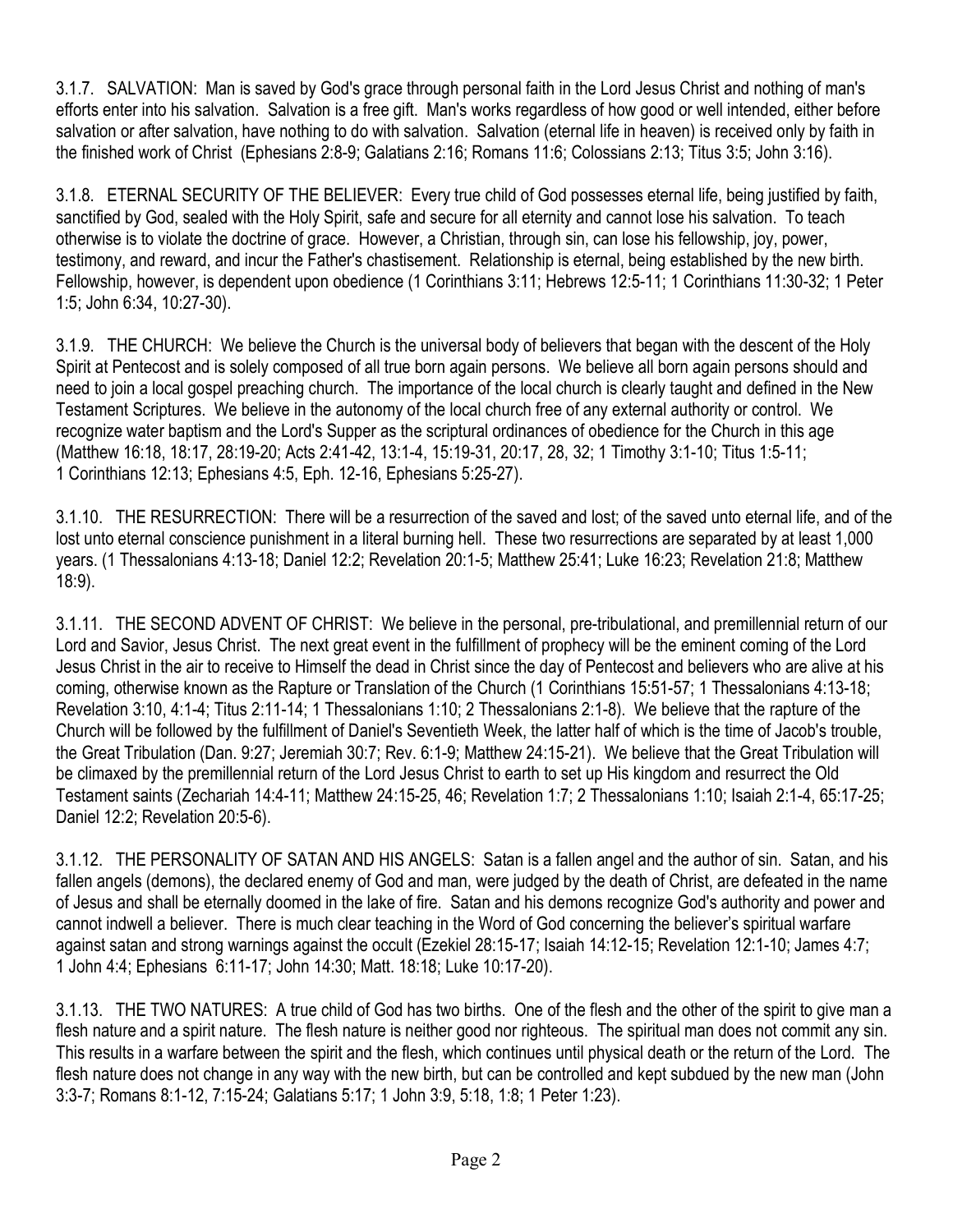3.1.14. GRACE VS LAW: A true child of God is not under the law, but under grace; saved by and discipled by grace (Romans 6:14, 11:6; 2 Corinthians 3:17; Galatians 5:1-9).

3.1.15. SPIRITUAL GIFTS: The moment a person places his trust in Christ as his savior, he is baptized (placed) into the Body of Christ and is given a gift for service. It is the responsibility of the believer to discover and to exercise his gifts with love in order to edify the Body of Christ (1 Peter 4:10; Romans 12:3-8; 1 Corinthians 12, 13; Ephesians 4:7-16).

3.1.16. TONGUES: The gift of tongues (languages) was a manifestation of the Spirit's power solely for the demonstration of God's wisdom, purpose, and power in the establishment of the early church. It always was in a language that was in use. This temporal gift of language was intended not to prove one's spirituality or one's relationship to the Holy Spirit; but to preach the Gospel to the unbelievers. Spurious utterances (unknown tongues) shall be considered a violation of scripture (Acts 2:1-16; 1 Corinthians 14:22, 32, 42; 13:8-10).

3.1.17. HEALING: God can heal, but physical healing is not in the atonement. God heals miraculously today when it is His perfect will to do so. At times, it is God's will for sickness not to be removed. Healing cannot be claimed through the guarantee of the atonement (2 Corinthians 12:8-10; James 5:14-17; 2 Timothy 4:20; 2 Kings 13:14, 20-21).

3.1.18. REPENTANCE: Repentance is absolutely necessary for salvation. Repent (metanoeo) means "change of mind". In salvation, repentance means a change of your opinion of God (Acts 17:18-21), an understanding of your lost condition (Rom. 2:2-6), changing one's mind of any human idea of salvation (religion, good works, etc.) (Hebrews 6:1; Luke 13:1,3,5; Revelation. 9:20). Repentance for salvation does not demand a change of conduct or action (Acts 20:21).

3.1.19. DANGER OF DISCIPLESHIP SALVATION: We believe the Bible makes a clear distinction of coming to Jesus for salvation and coming after Jesus for service. Coming to Christ makes one a "believer" while coming after Christ makes one a "disciple". Salvation is free but discipleship involves a life of devoted service to the Lord Jesus Christ. This subtle message of faith plus works is also called "commitment theology" or "lordship salvation". The message of saving faith and the message of commitment of life cannot both be the gospel; therefore, the latter is a false gospel (Galatians 1:6-9; Matthew 11:28 with Mark 8:34; Ephesians 2:8-10; 1 Corinthians 1:17; Romans 11:6).

3.1.20. GOD ORDAINED AUTHORITY: We believe that God has ordained and created all authority consisting of three basic institutions: 1) the home; 2) the Church; and 3) the human government. Every person is subject to these authorities, but all (including the authorities themselves) are answerable to God and governed by His Word. God has given each institution specific Biblical responsibilities and balanced those responsibilities with the understanding that no institution has the right to infringe upon the other. The home, the Church, and the human government are separate and sovereign in their respective Biblically assigned spheres of responsibility under God (Romans 13:1-7; Ephesians 5:22-24; Hebrews 13:17; 1 Peter 2:13-14; Matthew 22:21).

3.1.21. HUMAN SEXUALITY: We believe that God has commanded that no intimate sexual activity should be engaged in before or outside of marriage between a man and a woman.

1. We believe that any form of homosexuality, lesbianism, bisexuality, bestiality, incest, fornication, adultery, and pornography are sinful perversions of God's gift of sex. We believe that God disapproves of and forbids any attempt to alter one's gender by surgery or appearance. (Genesis 2:24, 19:5,13, 26:8-9; Leviticus 18:1-30; Romans 1:26-29; 1 Corinthians 5:1; 6:9; 1 Thessalonians 4:1-8; Hebrews 13:4).

 2. We believe that the only Scriptural marriage is the joining of one man and one woman. (Gen. 2:24; Rom. 7:2; 1 Cor. 7:10; Eph. 5:22-23)

3.1.22. ABORTION: We believe that human life begins at conception and that the unborn child is a living human being. Abortion constitutes the unjustified, unexcused taking of unborn human life. Therefore, abortion is murder (Job 3:16; Psalm 51:5, 139:14-16; Isaiah 44:24, 49:1,5; Jeremiah 1:5, 20:15-18; Luke 1:44).